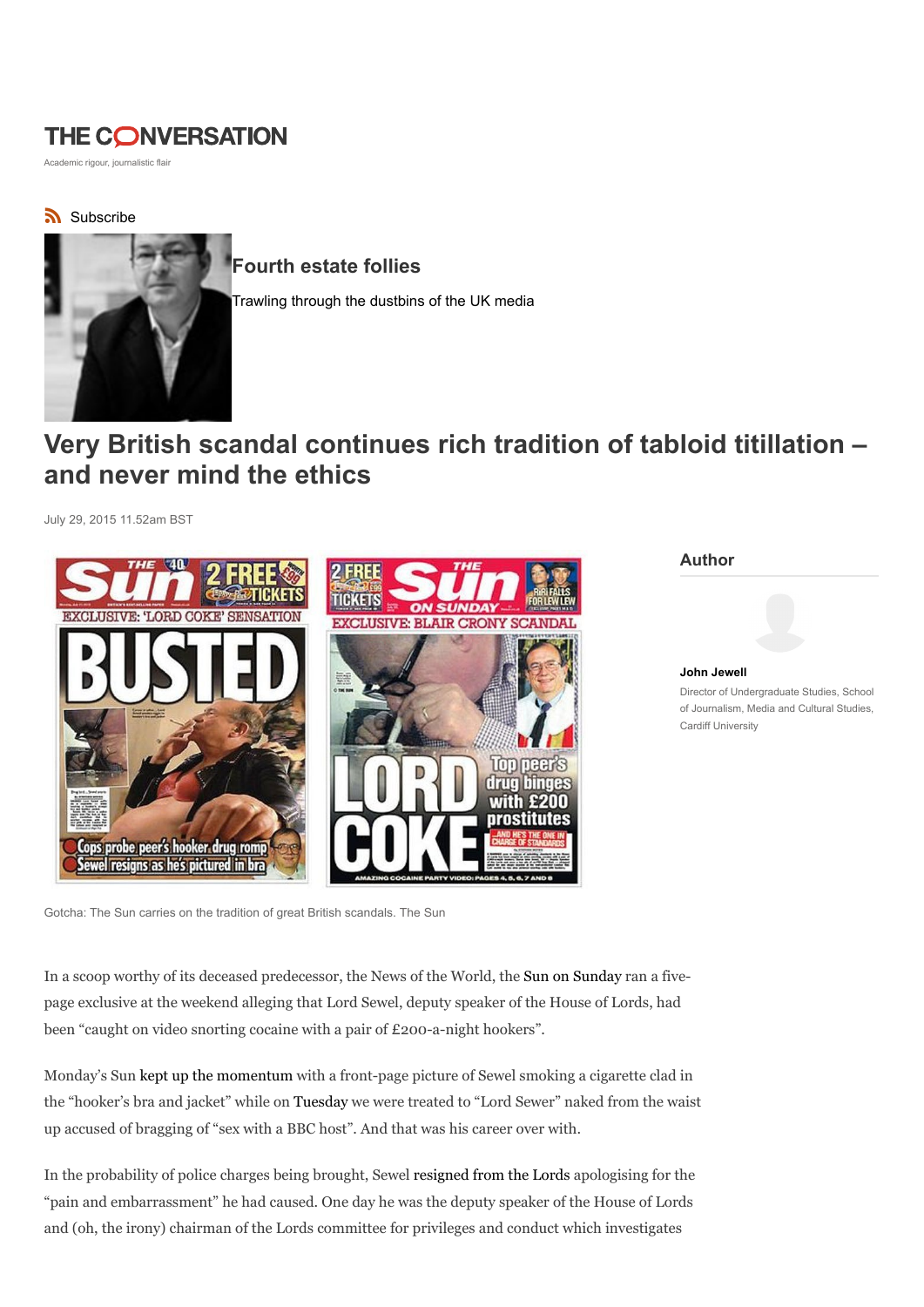breaches of conduct by peers the next he was the disgraced "sneer of the realm" allegedly prone to bad-mouthing political colleagues whilst indulging in adulterous, illicit, drug-fuelled sex sessions. This was public humiliation of a terrible sort and whatever your view of Sewel, we can only imagine his family's shame and embarrassment.

## Yellow press

There is something terribly old-fashioned about a political sex scandal and this one is currently delighting the majority of the national press – broadsheet and tabloid alike – not just The Sun. Indeed, you could say that it is part of a rich cultural tradition and full of the very details that have been a feature of the popular press since the 1850s.



This one had it all: sex, spies and suicide. PA / PA Archive/PA Images

That was the decade when, according to Kevin Williams, a new journalism began to emerge which challenged the serious reporting and commentary of The Times. This "new journalism" aimed to entertain its readership – often with reports of crime, sexual deviancy and the peculiarities of human existence. The Sunday papers, as is the case today, carried the most salacious stories. As Williams records, the first edition of the News of the World in 1843 carried an "extraordinary story of drugging and violation".

As the century progressed, overtly political content began to decrease in the popular titles whilst criticism of their content grew. But the proprietors and editors of the time knew that scandal and entertainment attracted readers. Perhaps it will surprise nobody that the first publisher of the News of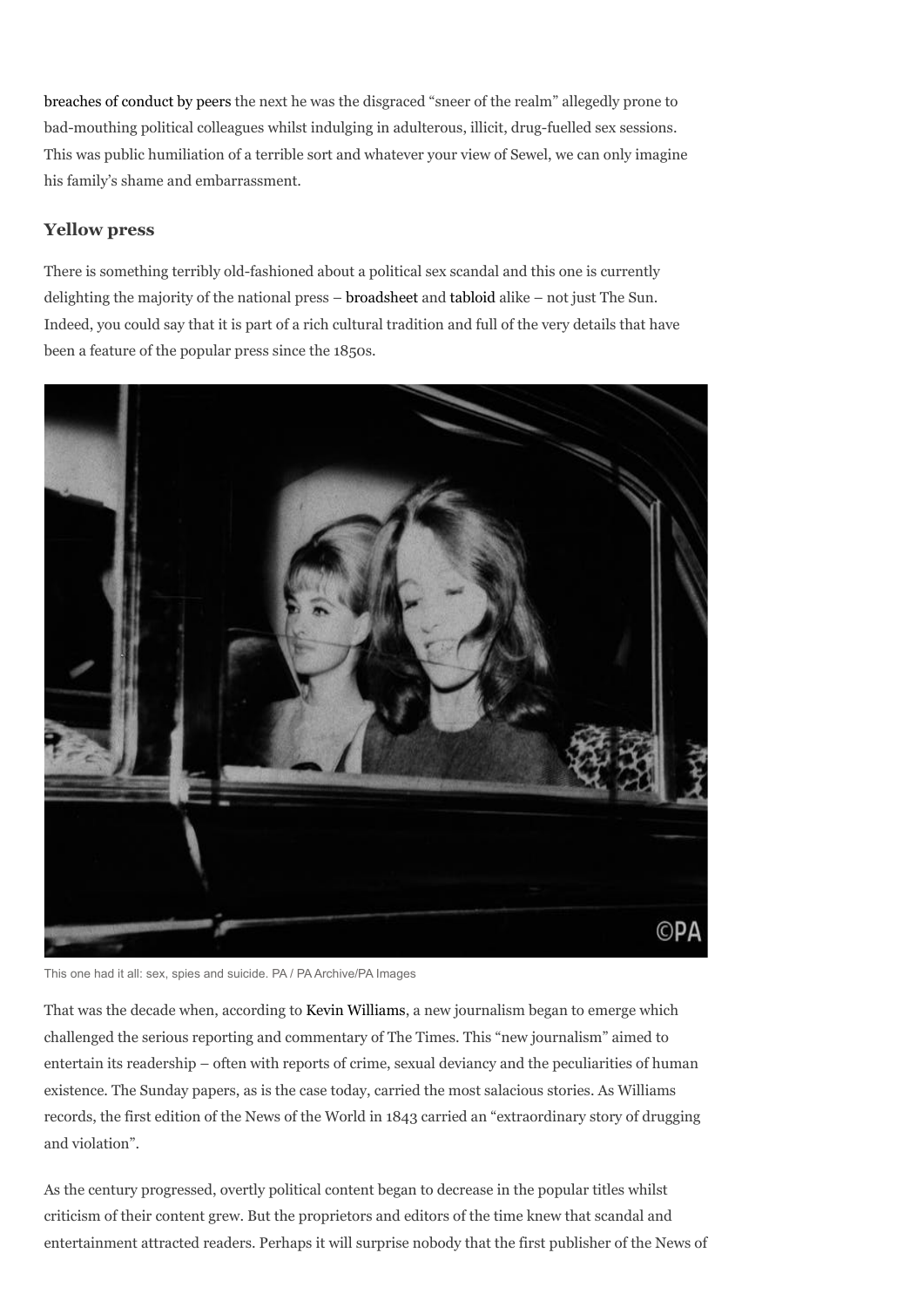the World, John Browne Bell, was unequivocal about what would sell his newspaper: crime, sensation and of course, vice.

The peccadilloes of the ruling classes have long been of fascination and as shadow secretary for media culture and sport, Chris Bryant, has written, sex scandals of all sorts – including adultery, homosexuality (when illegal) and murder – have gone hand-in-hand with political power for centuries. What would the modern world have made of Lloyd George? The prime minister for most of World War I known for his multitude of lovers and illegitimate children.

Yet it is in the past half century or so – as society and the press have become gradually less deferential toward those in power – that we have seen the private lives of our politicians held up for public judgement. It's just over 50 years since the Profumo scandal, the daddy of them all. This one had everything – sex, spying and suicide all going on in the intense atmosphere of the Cold War.

But it's entirely possible to go through the decades and choose your personal favourite. There's Lord Boothby and Ronnie Kray, the Liberal leader Jeremy Thorpe who was tried and acquitted of hiring a hit man to kill and silence his lover Norman Scott.

Then there is Jeffrey Archer, stepping down as deputy chairman of the Conservative Party as a result of reports in a Sunday newspaper alleging he tried to pay a prostitute to go abroad to avoid a scandal, an episode which ended in a jail term, and another best seller, for the disgraced peer.

## Riding the tumbril

There can be no denying the public appetite for political sex scandals – but why is this the case? Perhaps, as Myisha Cherry suggests, it's because we take "vicarious pleasure in the rule-breaking of another". The actions

of Sewel are reprehensible but also titillating – he is breaking rules in the most flagrant fashion and behaving in a way many of would certainly not dare to.

Then there is the pleasure of seeing someone privileged and monied get caught in such an obvious way. The exposure of Sewel's hypocrisy is especially delicious because he was hoist by his own petard, damned by his own foolishness and hubris. Such behaviour also fits into an historical narrative which positions Lords of the realm as feckless, out of touch and generally dismissive of the laws which govern the rest of society. This reinforces the moral superiority of the audience, who in times of austerity see their leaders as disconnected from real life and representative of the fact that we are certainly not "all in this together".

In this sense it matters not a jot that Sewel was a Labour-appointed peer. More generally, returning once again to the ideas of Cherry, perhaps political sex scandals provide a "distraction from the tedium of one's own difficult everyday problems". Simple familiar escapism, then, where unacceptable sexual behaviour is punished by public humiliation – followed, in some instances, by professional ruin.

Classic Sunday fare for the News of the World. News of the World